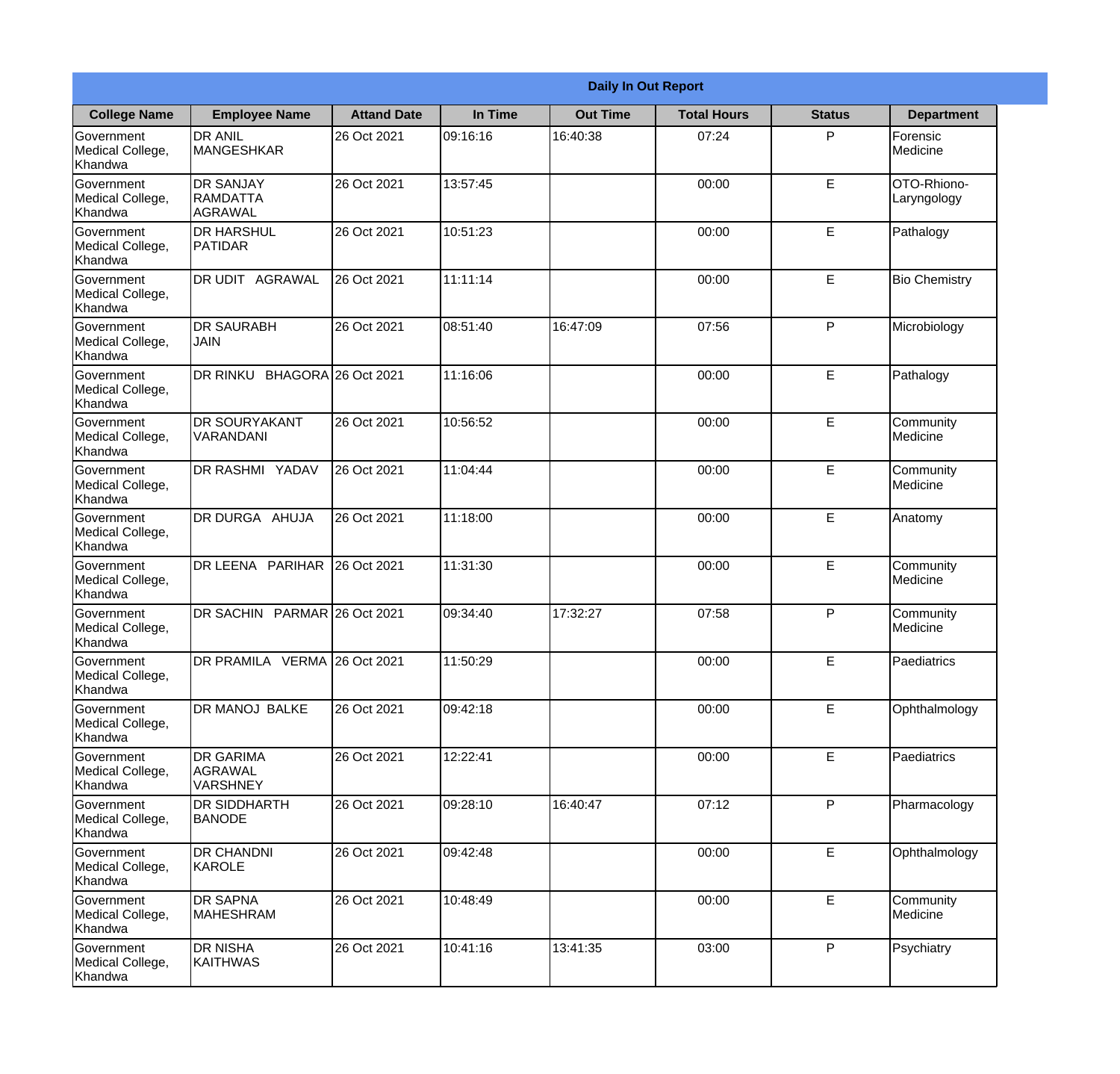| <b>Designation</b>                    | <b>Category</b> |
|---------------------------------------|-----------------|
| Assistant Professor   Para Clinical   |                 |
| Professor                             | Clinical        |
| Assistant Professor   Para Clinical   |                 |
| Associate Professor Non Clinical      |                 |
| Associate Professor Para Clinical     |                 |
| Assistant Professor   Para Clinical   |                 |
| Demonstrator/Tutor   Para Clinical    |                 |
| Assistant Professor   Para Clinical   |                 |
| Demonstrator/Tutor   Non Clinical     |                 |
| <b>Assistant Professor</b>            | Para Clinical   |
| Assistant Professor                   | Para Clinical   |
| Professor                             | Clinical        |
| <b>Assistant Professor   Clinical</b> |                 |
| Associate Professor Clinical          |                 |
| Associate Professor Para Clinical     |                 |
| Assistant Professor   Clinical        |                 |
| Associate Professor   Para Clinical   |                 |
| Assistant Professor   Clinical        |                 |

## **Daily In Out Report**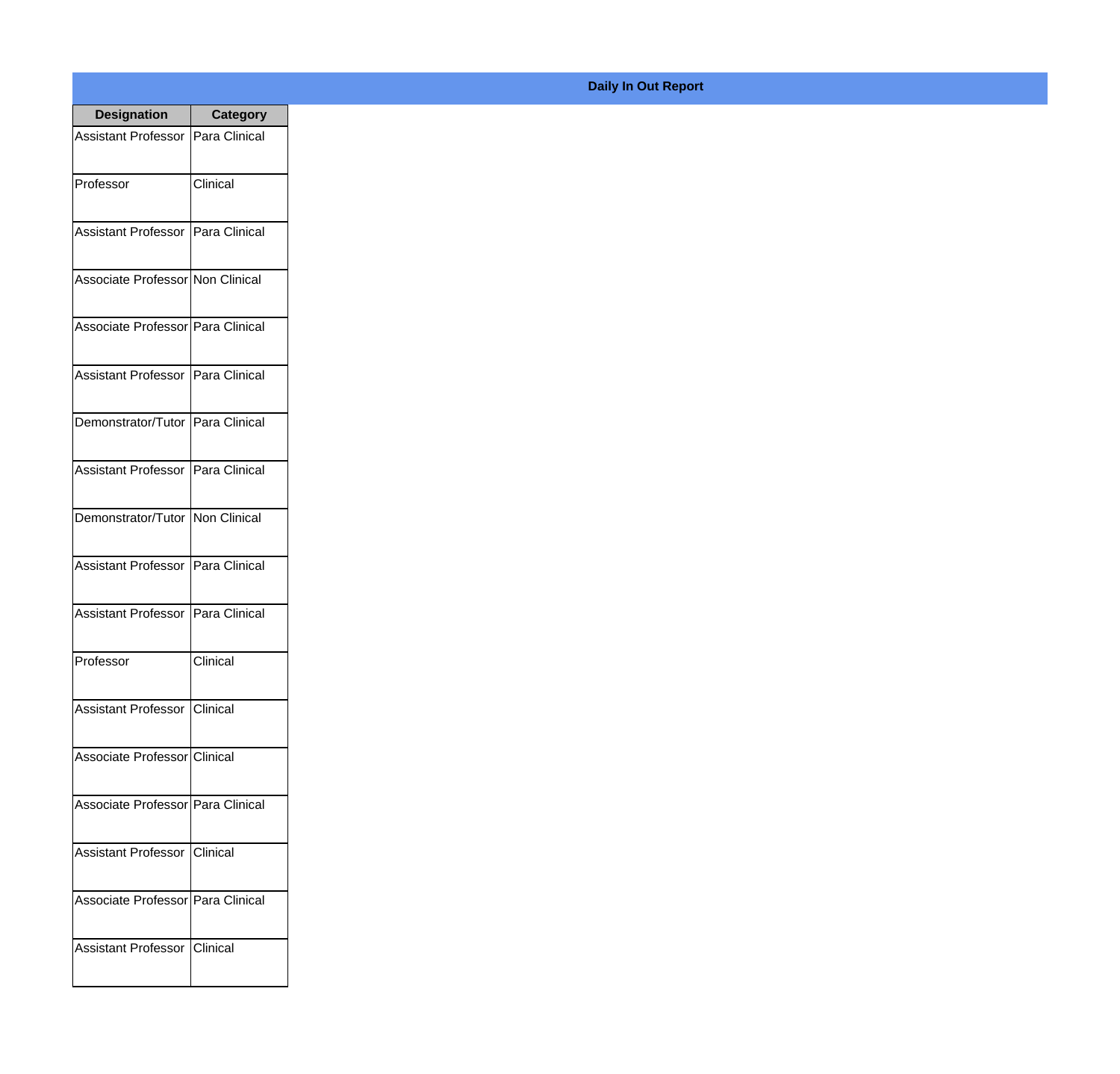|                                                  | <b>Daily In Out Report</b>                |             |          |          |       |   |                             |  |
|--------------------------------------------------|-------------------------------------------|-------------|----------|----------|-------|---|-----------------------------|--|
| <b>Government</b><br>Medical College,<br>Khandwa | DR SHAIKH M.KHALIQ 126 Oct 2021           |             | 11:47:20 |          | 00:00 | E | <b>Bio Chemistry</b>        |  |
| Government<br>Medical College,<br>Khandwa        | <b>DR RAJU</b>                            | 26 Oct 2021 | 08:58:50 |          | 00:00 | E | Forensic<br>Medicine        |  |
| Government<br>Medical College,<br>Khandwa        | <b>DR ASHOK</b><br><b>BHAUSAHEB NAJAN</b> | 26 Oct 2021 | 11:11:21 |          | 00:00 | E | Forensic<br>Medicine        |  |
| Government<br>Medical College,<br>Khandwa        | <b>DR PRIYESH</b><br>IMARSKOLE            | 26 Oct 2021 | 11:10:17 |          | 00:00 | E | Community<br>Medicine       |  |
| Government<br>Medical College,<br>Khandwa        | DR NISHA MANDLOI<br>PANWAR                | 26 Oct 2021 | 16:29:17 |          | 00:00 | E | Obstetrics &<br>Gynaecology |  |
| Government<br>Medical College,<br>Khandwa        | <b>DR JITENDRA</b><br><b>AHIRWAR</b>      | 26 Oct 2021 | 09:20:30 |          | 00:00 | E | Pathalogy                   |  |
| Government<br>Medical College,<br>Khandwa        | <b>DR MUKTESHWARI</b><br>IGUPTA           | 26 Oct 2021 | 11:40:54 | 16:25:32 | 04:45 | P | Pharmacology                |  |
| <b>Government</b><br>Medical College,<br>Khandwa | DR YASHPAL RAY                            | 26 Oct 2021 | 12:27:47 |          | 00:00 | E | Anatomy                     |  |
| Government<br>Medical College,<br>Khandwa        | <b>RENU</b><br><b>WAGHMARE</b>            | 26 Oct 2021 | 11:37:48 | 16:09:36 | 04:32 | P | Community<br>Medicine       |  |